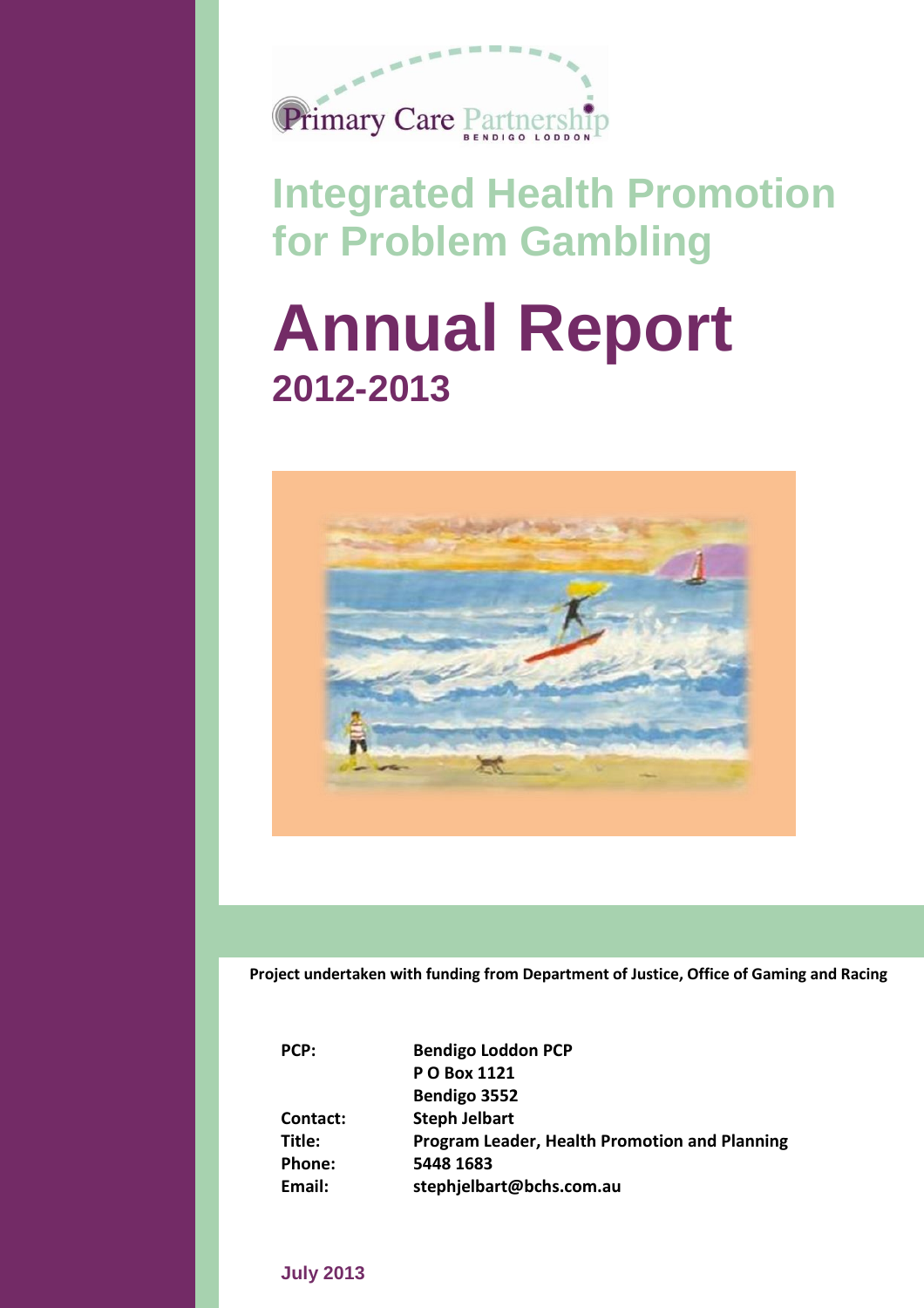# *Bendigo Loddon Primary Care Partnership Annual Report 1 st July 2012 – 30th June 2013*

**Project title:** Integrated Health Promotion for Problem Gambling **Organisation:** Bendigo Loddon Primary Care Partnership **Report Prepared by:** Stephanie Jelbart Date submitted: 30<sup>th</sup> June 2013

#### **Status update on project**

Provide a status update on the intended deliverables for the reporting period – please indicate whether or not each deliverable has been achieved and provide a brief summary of the activity.

The Bendigo Loddon Primary Care Partnership (BLPCP) was funded by the Office of Gaming and Racing (OGR) as a non-priority funded PCP within the Problem Gambling Primary Care Partnership Program. The Bendigo Loddon PCP aimed to deliver three integrated health promotion objectives/outcomes in 2011-2012. These were:

- 1. Work closely with the Bendigo Gambler's Help Service and Community Educator to enhance their understanding of the importance of upstream health promotion in problem gambling
- 2. Ensure integration of gambling risk factors into health promotion and prevention activities
- 3. Raise awareness of the effects of problem gambling and address the problem gambling social determinants via upstream integrated health promotion initiatives, namely the development of a Resource Kit as outlined in the previous work plan.

The BLPCP has continued to build the capacity of Gambler's Help services to include IHP in their planning and practice by participating as an active member of the Problem Gamblers partnership group, offering support and opportunity to member organisations and their staff.

Further to this, Bendigo Loddon PCP has been a lead for ensuring the current financial year Gambler's Help / PCP IHP plan, and subsequent plans, is more reflective of only collaborative, preventative activities, and can be measure adequately against the objectives and truly reflecting our work addressing the social determinants of problem gambling risks factors.

Strategies were implemented for each of the proposed health promotion deliverables and we are pleased to report that these deliverables have been achieved as follows:

| <b>Objective/Outcome</b><br><b>Strategies</b>                                                                                                                                                                                             |                                                                                                                                                                                                                                                                                                                                                           | <b>Summary of Activity</b>                                                                                                                                                                                                                                                                                                                                                                                                                                                                                                                                                                                                                                                                                                                                                                                                                                                                                                                                                                                                                                                                 |  |  |
|-------------------------------------------------------------------------------------------------------------------------------------------------------------------------------------------------------------------------------------------|-----------------------------------------------------------------------------------------------------------------------------------------------------------------------------------------------------------------------------------------------------------------------------------------------------------------------------------------------------------|--------------------------------------------------------------------------------------------------------------------------------------------------------------------------------------------------------------------------------------------------------------------------------------------------------------------------------------------------------------------------------------------------------------------------------------------------------------------------------------------------------------------------------------------------------------------------------------------------------------------------------------------------------------------------------------------------------------------------------------------------------------------------------------------------------------------------------------------------------------------------------------------------------------------------------------------------------------------------------------------------------------------------------------------------------------------------------------------|--|--|
| Work closely with<br>1.<br>the Bendigo<br><b>Gambler's Help</b><br>Service and<br><b>Community</b><br><b>Educator to</b><br>enhance their<br>understanding of<br>the importance of<br>upstream health<br>promotion in<br>problem gambling | Continue to be<br>$a_{\cdot}$<br>active members of<br>the Gambler's Help<br>/ PCP Partnership<br>Group, meeting<br>quarterly to plan,<br>implement and<br>evaluate<br>collaboratively.<br>Run a professional<br>b.<br>development<br>session for all<br>Gambler's Help (St<br>Luke's Anglicare and<br>Centacare) staff and<br>Loddon Mallee PCP<br>staff. | St Luke's Gamblers Help have convened four meetings<br>a.<br>during the 2012-2013 reporting year, attended by the<br>Loddon Mallee PCPs, Centrecare and St Luke's Gamblers<br>Help. The priorities and practice of each group in<br>attendance were shared at each meeting, to help identify<br>opportunities for collaboration and support a regional<br>response. The Bendigo Loddon PCP strongly encouraged<br>this group to focus on only health promoting collaboration<br>and evaluation.<br>Bendigo Loddon PCP designed and delivered a forum in<br>b.<br>conjunction with the Loddon Mallee PCPs and Gambler's<br>Help (St Luke's Anglicare and Centacare) to assist workers<br>from each organisation to better understand roles and<br>responsibilities and identify opportunities for collaboration.<br>The forum aimed to increase the understanding of the<br>Gambler's Help staff in the practice of health promotion<br>and how health promoting activities can support their<br>clients. (More detail for this activity is included in the Case<br>Study for this report). |  |  |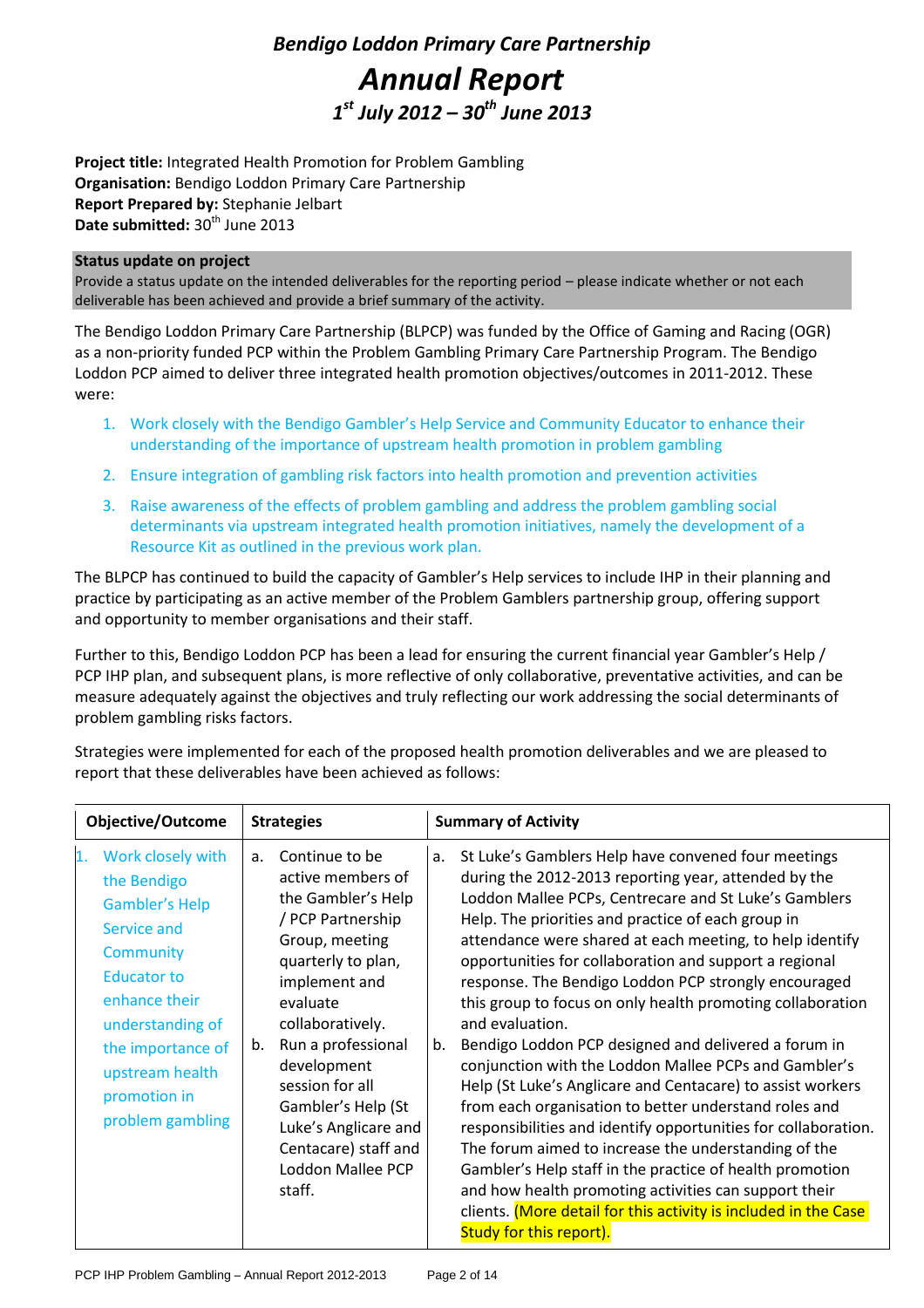| 2. | <b>Ensure integration</b><br>of gambling risk<br>factors into health<br>promotion and<br>prevention<br>activities | The Community Educator<br>for St Luke's Gamblers Help<br>is invited to all Bendigo<br>Loddon PCP health<br>promoting activities. | The Community Educator for St Luke's Gambler's Help was<br>invited to all Bendigo Loddon PCP health promotion<br>activities and task groups, including the quarterly Health<br>Promotion Project Workers Network (which extends to any<br>community, women's and health organisations across<br>Bendigo Loddon with health promotion within their<br>practice). They also attended the Bendigo Loddon Planning<br>and Evaluation Group meetings held monthly focusing on<br>embedding physical activity in the service response of<br>mental health workers. Their involvement meant risk<br>factors for problem gambling could remain within<br>discussions during network and task group meetings and<br>the Community Educator could provide advice. |
|----|-------------------------------------------------------------------------------------------------------------------|----------------------------------------------------------------------------------------------------------------------------------|---------------------------------------------------------------------------------------------------------------------------------------------------------------------------------------------------------------------------------------------------------------------------------------------------------------------------------------------------------------------------------------------------------------------------------------------------------------------------------------------------------------------------------------------------------------------------------------------------------------------------------------------------------------------------------------------------------------------------------------------------------|
|    |                                                                                                                   |                                                                                                                                  | The Community Educator position became vacant mid<br>2012-2013 and was not filled until recently, therefore the<br>collaboration between Bendigo Loddon PCP and St Luke's<br>Gambler's Help was stronger between July 2012 and<br>January 2013. As this position has only recently been filled<br>by St Luke's, Bendigo Loddon PCP will reconvene<br>collaborative opportunities with St Luke's Gambler's Help.                                                                                                                                                                                                                                                                                                                                         |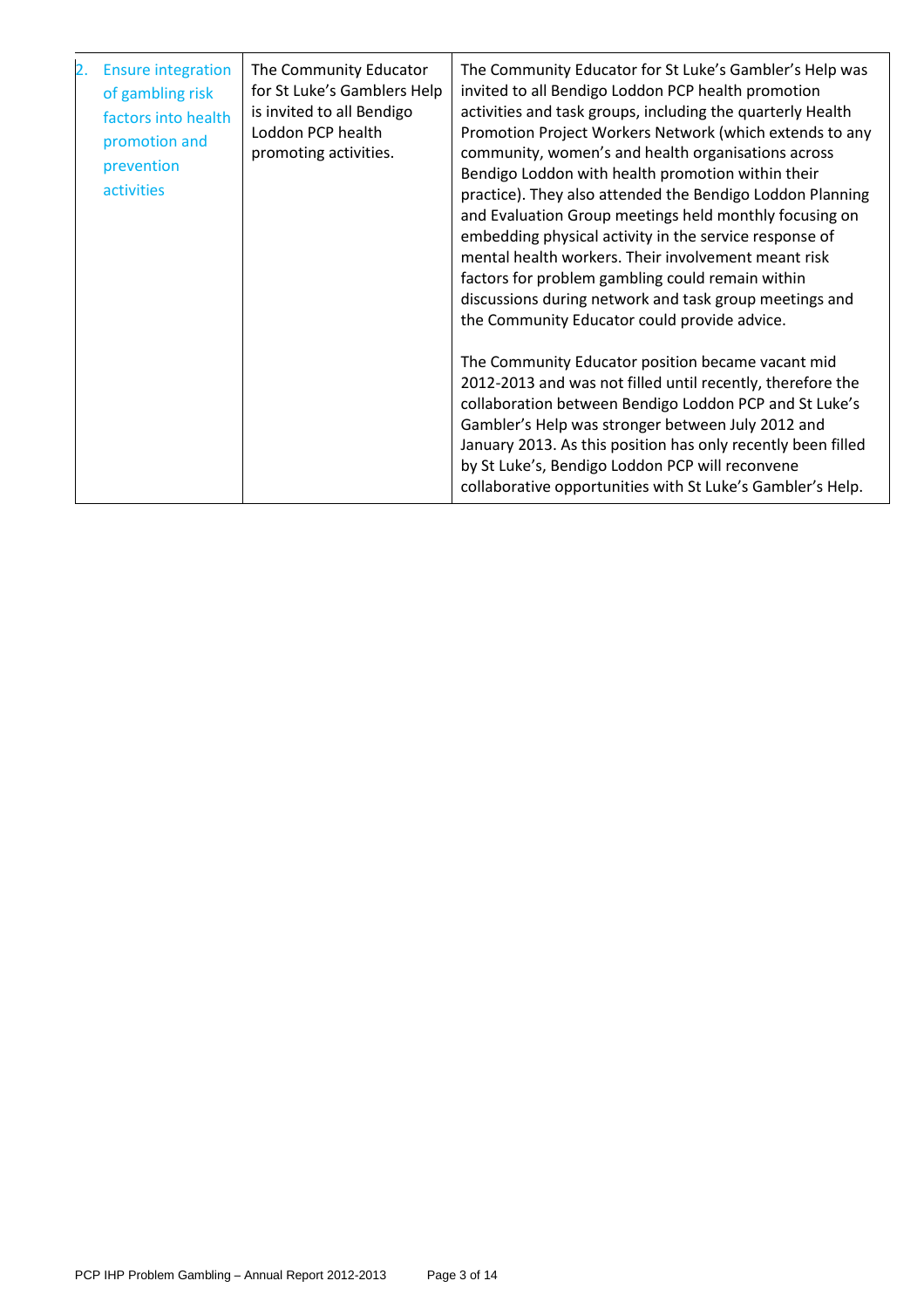| Raise awareness of<br>3.<br>the effects of<br>problem gambling<br>and address the<br>problem gambling<br>social<br>determinants via                   | Building on the successful<br>outcomes of the 2011-2012<br>project, Make A Mark,<br>design a transferrable<br>resource kit that can<br>support other PCPs,<br>community organisations or<br>schools to implement a | Bendigo Loddon PCP designed a resource kit that is<br>transferrable to other regions, to be implemented in<br>partnership (for example between other PCPs, community<br>organisations and/or schools). Its design is to help raise<br>awareness of the effects of problem gambling and<br>demonstrate how resilience against problem gambling by<br>young people can be built into the school curriculum as a<br>way of addressing problem gambling risk factors.                                                                                                             |
|-------------------------------------------------------------------------------------------------------------------------------------------------------|--------------------------------------------------------------------------------------------------------------------------------------------------------------------------------------------------------------------|-------------------------------------------------------------------------------------------------------------------------------------------------------------------------------------------------------------------------------------------------------------------------------------------------------------------------------------------------------------------------------------------------------------------------------------------------------------------------------------------------------------------------------------------------------------------------------|
| upstream<br>integrated health<br>promotion<br>initiatives, namely<br>the development<br>of a Resource Kit as<br>outlined in the<br>previous work plan | program such as Make A<br>Mark.                                                                                                                                                                                    | As this Kit was not to be implemented, rather designed and<br>circulated, a request was made for external organisations<br>with the prevention of problem gambling as a priority to<br>objectively critique the Kit. Central Victorian Health Alliance<br>PCP and Northern Mallee PCP sent the Kit to their problem<br>gambling task groups for evaluation and offered<br>suggestions to aid improvements to the Kit. Subsequently,<br>the Kit has undergone editing and is now attached for the<br>Department of Justice with this report.                                   |
|                                                                                                                                                       |                                                                                                                                                                                                                    | Also attached is the previously submitted BLPCP HP<br>Problem Gambling report which outlines the Make A Mark<br>project as background to the 2012-2013 Make A Mark<br>Resource Kit.                                                                                                                                                                                                                                                                                                                                                                                           |
|                                                                                                                                                       |                                                                                                                                                                                                                    | Results from the 2011-2012 IHP Problem Gambling<br>➤<br>project, Make A Mark:                                                                                                                                                                                                                                                                                                                                                                                                                                                                                                 |
|                                                                                                                                                       |                                                                                                                                                                                                                    | A 10-week project was delivered with Year 9 students<br>from a money management elective at Bendigo South<br>East College. The project contained two components:<br>an education component and a creative arts<br>component. The classroom teacher designed education<br>sessions around the Office for Gaming and Racing and<br>Consumer Affairs resource 'Consumer Stuff -<br>Responsible Gambling, Building Resilience for Young<br>Learners'. The St Luke's Gamblers Help Community<br>Educator supported the classroom teacher in the<br>delivery of education sessions. |
|                                                                                                                                                       |                                                                                                                                                                                                                    | The outcomes have been very positive, with students<br>reporting the following as a result of being participants<br>in this project:<br>• 92% feel confident in knowing what to do if they or<br>someone they know was affected by problem<br>gambling<br>96% feel confident about managing their money<br>76% feel they are now more confident in their ability<br>to think creatively<br>• 76% feel they are now more confident about how to<br>'make a mark' on their life (e.g. future decision<br>making)                                                                |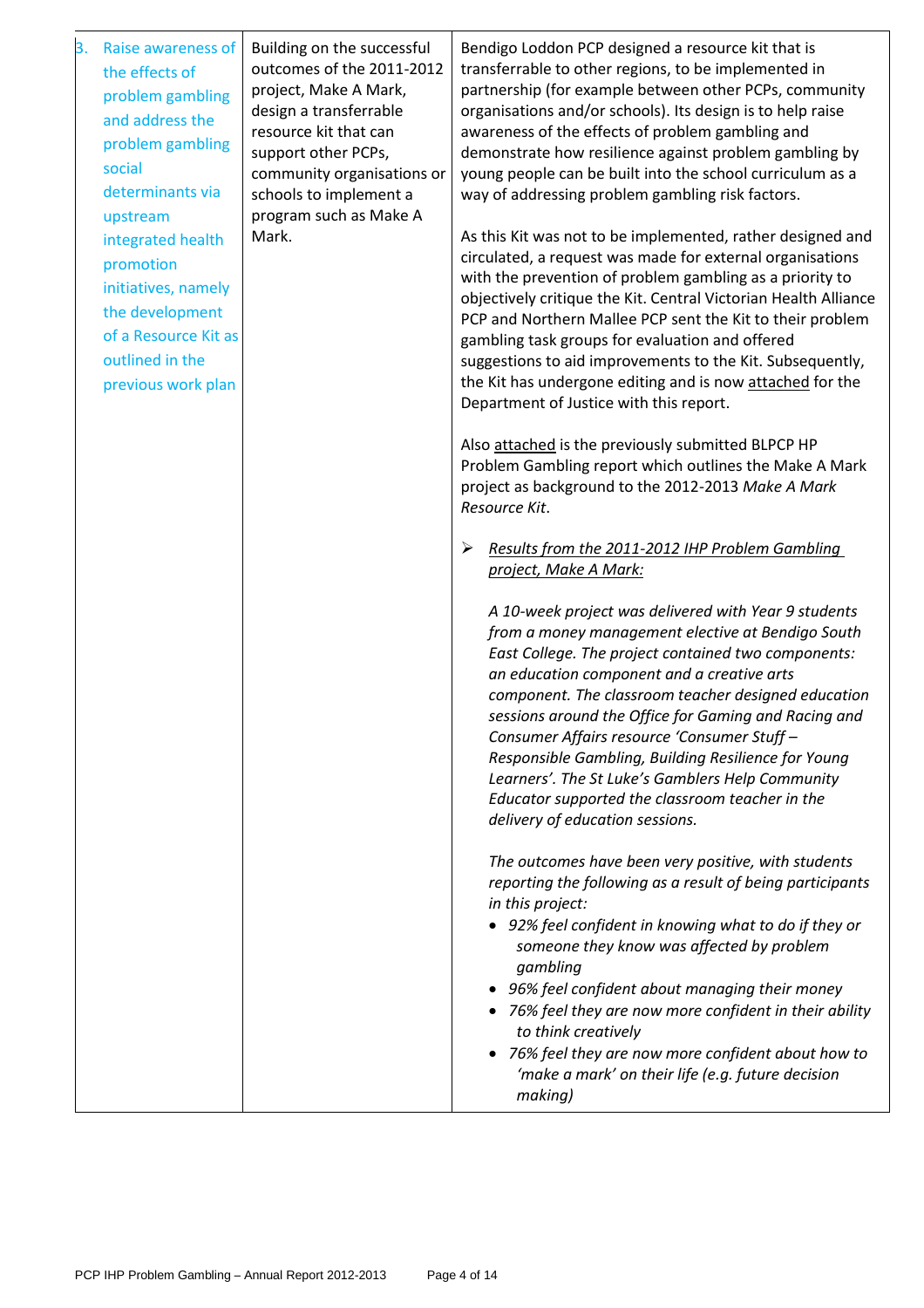#### **Partnerships**

Please provide your reflections on the partnership between the PCP and Gambler's Help Service – outline how this has matured over the reporting period and reflections on enablers and barriers.

St Luke's Gamblers Help have convened four meetings during the 2012-2013 reporting year. At these meetings most PCP representation was from Bendigo Loddon PCP and Central Victorian Health Alliance PCP, with some meetings attended via teleconference by Southern Mallee PCP, along with representation by Centacare which is a sub-contractor of St Luke's in the delivery of the Gambler's Help Program in Loddon Mallee. The group worked to a Terms of Reference and shared the priorities and practice of each group represented to help identify opportunities for collaboration and support a regional response. The objectives of the ToR became the enablers for the partnership:

- 1. To share information, data and research about gambling issues in the Loddon Mallee Region and the State of Victoria.
- 2. To jointly plan and report on Integrated Health Promotion, Service Coordination and Community Education.
- 3. To discuss local issues when relevant and seek solutions or advocate for resources to address these issues.
- 4. To prioritise our effort and resources to maximise our resources and integrate our activities.
- 5. To combine resources and planning expertise to present a forum in various locations in the Region when possible.
- 6. To identify potential partnership opportunities to progress gamblers help and problem gambling programs across the Loddon Mallee Region.

Bendigo Loddon PCP found over the course of the 2012-2013 year the group was not focused on true collaboration – not achieving ToR objective 2 and 4 – and may not have been able to effectively evaluate the partnership work. Therefore, strong encouragement was provided by Bendigo Loddon PCP to support the group to return the focus to only health promoting collaboration and evaluation, particularly for continued partnership and future planning. The design and delivery of the combined professional development forum also helped to achieve the group's objectives and build the capacity of Gambler's Help Program Management and staff to understand the links between PCP work and Gambler's Help.

#### **Integrated Health Promotion (only applicable if funding directed towards IHP)**

Demonstrate how PCP member agencies have planned and delivered evidence-based upstream Health Promotion interventions which address problem gambling – it is preferred but not required that you use the Department of Health IHP case study template to provide information on one health promotion intervention which addresses problem gambling (See Appendix A).

Since the commencement of the Problem Gambling PCP Program, a significant increase in the awareness of the risk factors for problem gambling has been achieved. The BLPCP IHP Plan for the bridging year 2012-2013 was a more simplified plan compared to previous 3-year plans; however several strategies were still included that addressed risk factors for problem gambling such as social isolation and mental health concerns, designed and delivered in partnership by Bendigo Loddon PCP member agencies. Such strategies included supporting mental health workers to embed physical activity in their service response with clients to promote good mental health, as well as address concerns of social isolation.

Bendigo Loddon PCP is currently strategically planning for the next four years, creating a 2013-2017 Integrated Health Promotion plan with Mental Health Promotion as one priority focus. Within this, the inclusion of risk factors for problem gambling will continue reflecting the progress already made to raise the awareness of the health and wellbeing impacts of problem gambling. Bendigo Loddon PCP will continue to support the work of Gambler's Help and CVHA as the priority-funded PCP, however in a reduced capacity due to funding being reduced across the Loddon Mallee region.

The Case Study presented in this report is of the professional development forum, an example of building capacity for integrated health promotion, conducted by Bendigo Loddon PCP in partnership with and for the Loddon Mallee PCP and Gambler's Help (St Luke's Anglicare and Centacare). The project *Make A Mark Resource Kit* is also attached as an example of health promoting activities aiming to raise awareness of how problem gambling affects health and wellbeing.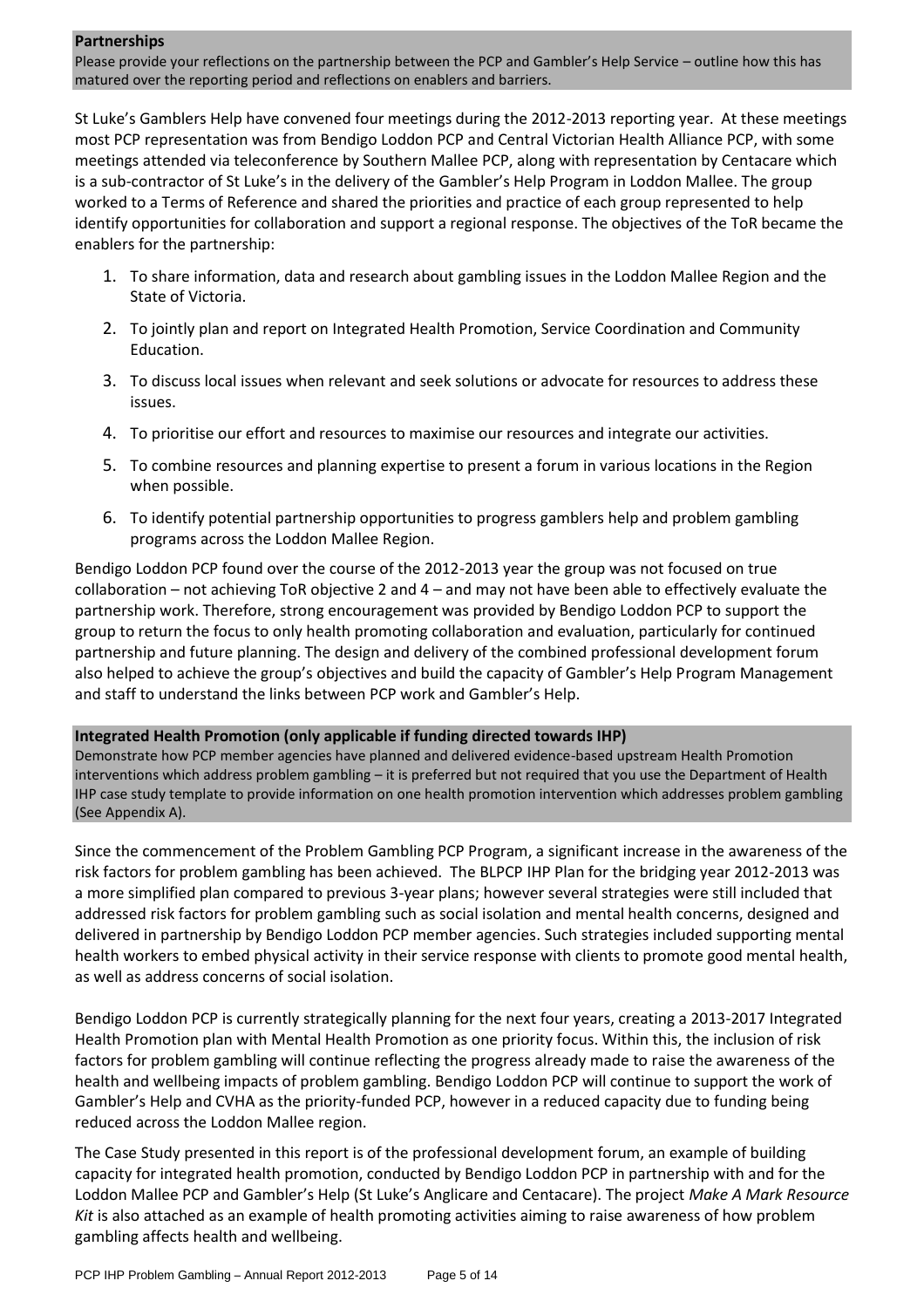#### **Service Coordination**

#### **(only applicable if funding directed towards Service Coordination)**

Please provide a reflection on what has/has not been achieved in regards to problem gambling and Service Coordination – in particular, highlight how the PCP have established and/or strengthened referral pathways for people experiencing gambling-related harms.

This funding has in most part been directed to Integrated Health Promotion at Bendigo Loddon PCP; however, a great deal of work has gone into encouraging the electronic communication of referrals between agencies, including St Luke's Anglicare as the Gambler's Help agency for this region. Furthermore, the case study included in this report (professional development forum) demonstrates service coordination as a priority with one of the four forum sessions solely dedicated to building the capacity of Gambler's Help staff to better understand the benefits and opportunities of effective service coordination, including the use of Connectingcare to support the referral process.

#### **Budget**

Provide a summary of the project expenditure against the budget breakdown for the period of reporting – please identify any funds that will be rolled-over to the following year.

| Deliverable (objective)                                                                                                       | <b>Expenditure</b>                                                                                                                                                                                                                                            | Amount    |
|-------------------------------------------------------------------------------------------------------------------------------|---------------------------------------------------------------------------------------------------------------------------------------------------------------------------------------------------------------------------------------------------------------|-----------|
| 1. Work closely with the Bendigo<br>Gambler's Help Service and<br>Community Educator to enhance<br>their understanding of the | Partnership with St Luke's Gambler's Help to deliver a half day<br>capacity building professional development forum for St Luke's<br>Anglicare and Centrecare staff regarding the value of upstream<br>health promotion. (Case Study included in this report) |           |
| importance of upstream health<br>promotion in problem gambling                                                                | Catering                                                                                                                                                                                                                                                      | 120       |
|                                                                                                                               | Salary (including design and evaluation)<br>10 weeks @ \$39 per hour x 7.6 hours per week)<br>Including Workcover, Superannuation, Oncosts                                                                                                                    | 2,964     |
| 2. Ensure integration of gambling risk<br>factors into health promotion and<br>prevention activities                          | Facilitate opportunities for the St Luke's Gambler's Help<br>Community Educator to collaborate with IHP agencies.                                                                                                                                             | PCP funds |
| 3. Raise awareness of the effects of<br>problem gambling and address the<br>problem gambling social                           | Salary (including design and evaluation)<br>14 weeks @ \$39 per hour x 7.6 hours per week)<br>Including Workcover, Superannuation, Oncosts                                                                                                                    | 4,149     |
| determinants via upstream<br>integrated health promotion<br>initiatives, namely the development                               | Remaining salary (12 weeks @ \$39 per hour x 7.6 hours per<br>week)                                                                                                                                                                                           | PCP funds |
| of a Resource Kit                                                                                                             | Consultation and planning                                                                                                                                                                                                                                     | 1,185     |
|                                                                                                                               | Printing, binding and distribution                                                                                                                                                                                                                            | 1,220     |
|                                                                                                                               | Administration                                                                                                                                                                                                                                                | 1,000     |
| There are no funds to be rolled over.                                                                                         | <b>TOTAL</b>                                                                                                                                                                                                                                                  | 10,638    |

#### **Issues/risk management**

Provide a summary of issues that occurred during the project and the risk management strategies employed to address these issues.

The Bendigo Loddon PCP has ensured problem gambling remains a priority by including IHP for Problem Gambling within the Health Promotion and Planning Project Leader's portfolio. This is evidenced in meeting attendance, partnership work, and project delivery (as outlined in the attached Case Study).

Bendigo Loddon PCP will continue to support the regional approach of the priority funded PCP in the Loddon Mallee Region – Central Victorian Health Alliance – however, due to Bendigo Loddon PCP not receiving nonpriority funds for the 2013-2014 period, support will be greatly limited.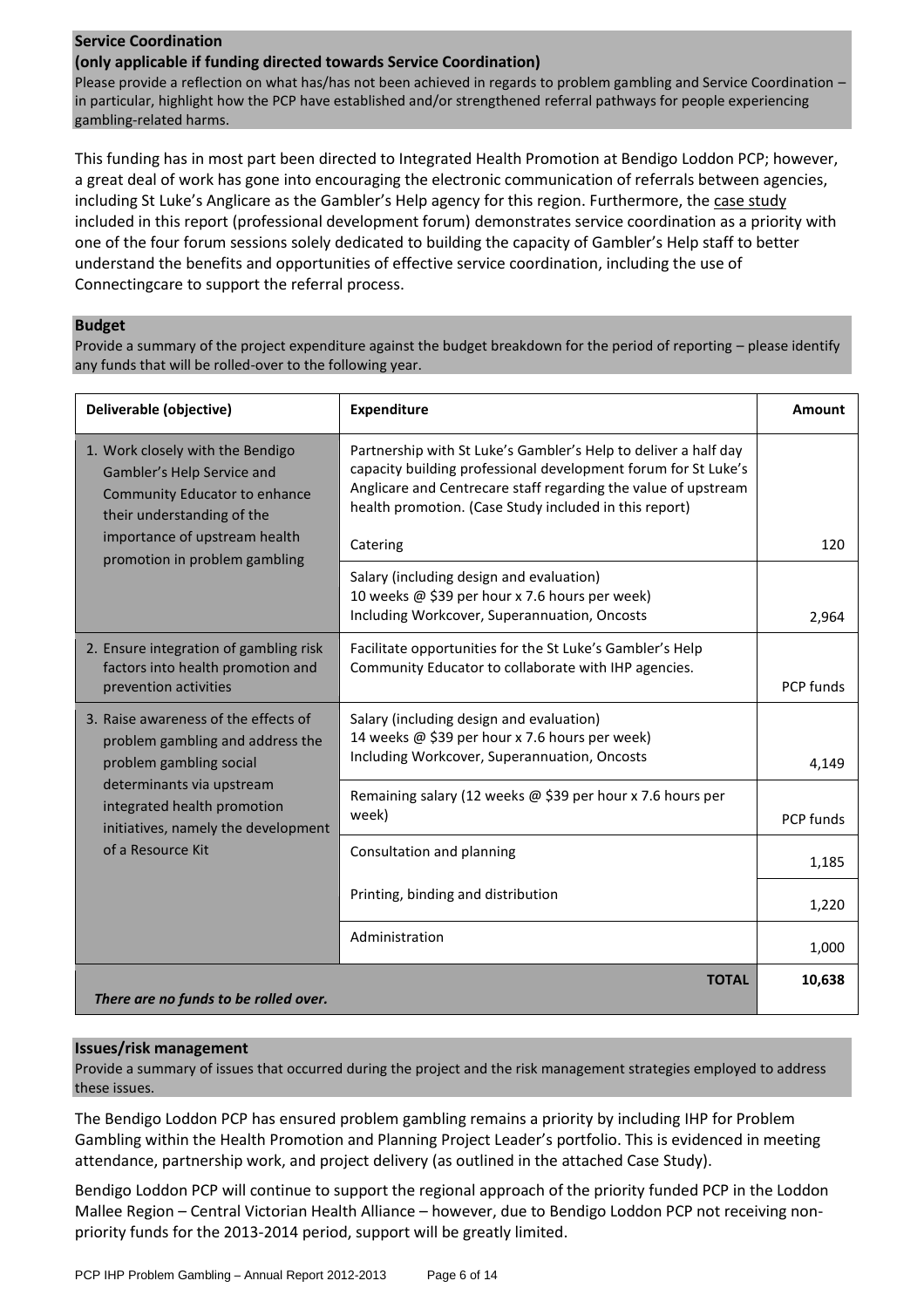# *PCP Integrated Health Promotion - Case Study*

## **Details of PCP contact**

| Name of PCP           | Bendigo Loddon PCP                            |
|-----------------------|-----------------------------------------------|
| <b>Contact Person</b> | Steph Jelbart                                 |
| <b>Position/Title</b> | Program Leader, Health Promotion and Planning |
| Phone No.             | $(03)$ 5448 1683                              |
| <b>Email Address</b>  | stephjelbart@bchs.com.au                      |

## **Identified Partners**

| Partner<br>Organisation                                        | Roles and responsibilities with regard to the<br>project                                                                                                                                                                                                                                                                                          | <b>Contact person details</b><br>(name, position)                                                                                                                                                 |
|----------------------------------------------------------------|---------------------------------------------------------------------------------------------------------------------------------------------------------------------------------------------------------------------------------------------------------------------------------------------------------------------------------------------------|---------------------------------------------------------------------------------------------------------------------------------------------------------------------------------------------------|
| St Luke's Gambler's<br>Help                                    | Support the BLPCP Health Promotion and Planning<br>Program Leader to coordinate and implement a<br>professional development forum for Gambler's Help<br>staff in the Loddon Mallee region and Loddon Mallee<br>PCP staff, ensuring the forum meets the needs of the<br>Gambler's Help staff in attendance.                                        | <b>Chris Jacksen</b><br>Manager - Counselling Services<br>P: (03) 5448 1000<br>E: c.jacksen@stlukes.org.au                                                                                        |
| St Luke's Gambler's<br>Help                                    | Support the BLPCP HPP Program Leader to design and<br>deliver sessions for the professional development<br>forum to build the capacity of those in attendance to<br>better understand the roles of health promotion and<br>the roles within the Gambler's Help service, and<br>where opportunities for collaboration and mutual<br>benefit occur. | <b>Phil Eddy</b><br>Senior Manager<br><b>Community Programs</b><br>St. Luke's Anglicare<br>P: 03 54481000<br>E: p.eddy@stlukes.com.au                                                             |
| <b>Bethany Gallery</b>                                         | Support development of the Make A Mark Resource<br>Kit.                                                                                                                                                                                                                                                                                           | <b>Terry Jarvis</b><br>Artist/Owner<br>P: (03) 5442 4771<br>E: bethanygallery@impulse.net.au                                                                                                      |
| Bendigo South East<br>College                                  | Support development of the Make A Mark Resource<br>Kit.                                                                                                                                                                                                                                                                                           | <b>Adele Luatutu</b><br>Teacher - Managing Your Money<br>P: (03) 5443 4522                                                                                                                        |
| Central Victorian<br><b>Health Alliance</b>                    | Provide feedback about the Make A Mark Resource<br>Kit.                                                                                                                                                                                                                                                                                           | <b>Emma Shannon</b><br>Project Officer CVHA<br>P: (03) 5472 5333<br>E: emmashannon@cvha.com.au                                                                                                    |
| Centacare Mildura<br>(Gambler's Help) /<br>Northern Mallee PCP | Provide feedback about the Make A Mark Resource<br>Kit.                                                                                                                                                                                                                                                                                           | <b>Kayleen Tulloch</b><br>P: (03) 50510050<br>M: 0417154019<br>E: kayleen.tulloch@centacaremildura.org.au<br>Rebecca Koren<br>Project Officer NMPCP<br>P: (03) 5021 7604<br>E: rkoren@rchs.com.au |
| St Luke's Gambler's<br><b>Help Community</b><br>Educator       | Provide feedback about the Make A Mark Resource<br>Kit.                                                                                                                                                                                                                                                                                           | No worker available at the time                                                                                                                                                                   |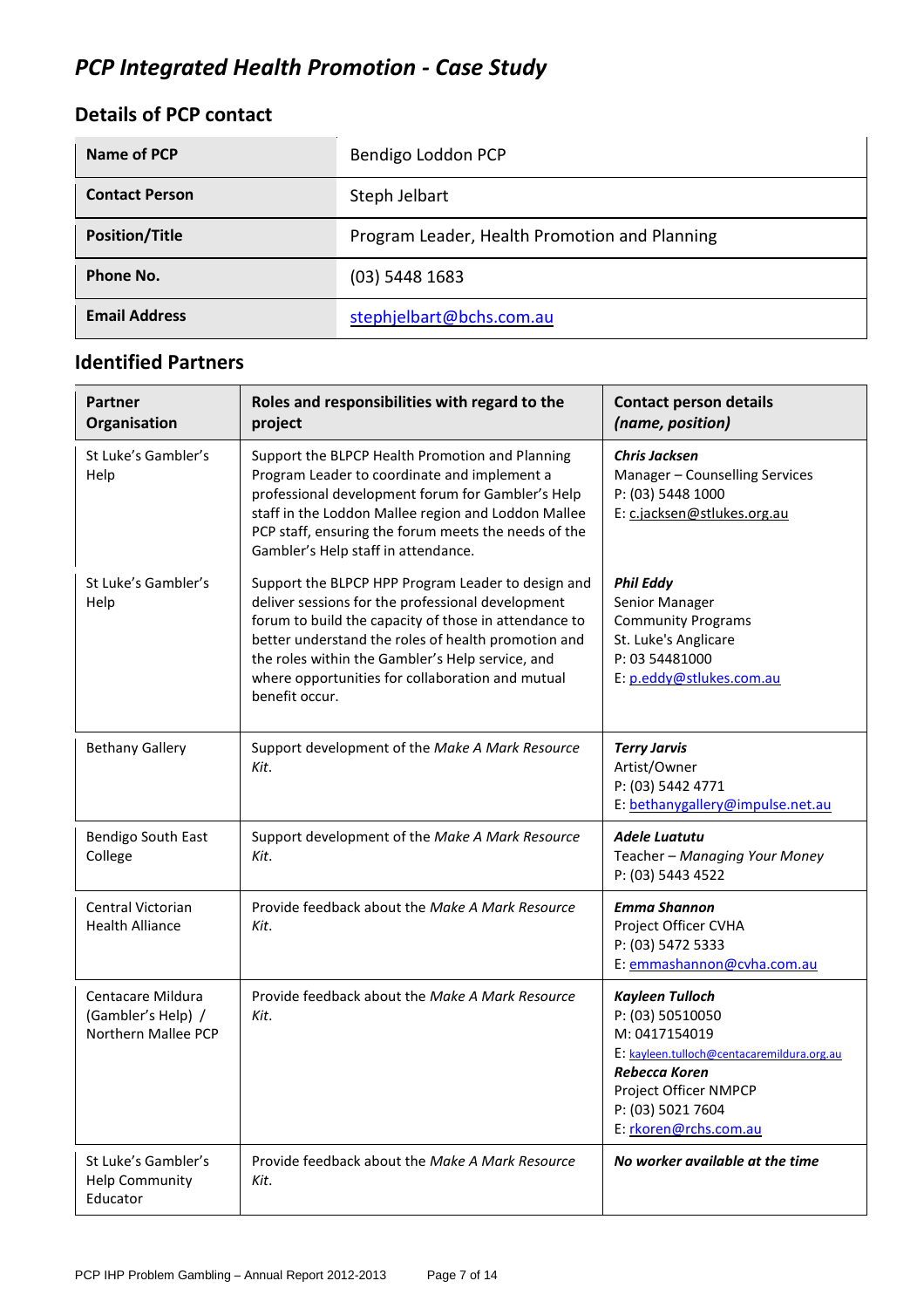The Case Study below is, as required, a showcase of **one** project from the Bendigo Loddon PCP 2012- 2013 work plan, the *Loddon Mallee PCP/Gambler's Help Professional Development Forum*. We have, however, also attached the result (final product, not case study) of the **second** project from the work plan, the *Make A Mark Resource Kit* for your perusal. Furthermore, we have included the Case Study from 2011-2012 (Make A Mark Project) as a reminder of the evidence, reasoning and methodology which prompted the follow-up production of the Resource Kit. Please contact the Bendigo Loddon PCP Health Promotion and Planning Program Leader for further information or clarification – 03 5448 1683 [stephjelbart@bchs.com.au.](mailto:stephjelbart@bchs.com.au)

#### **Case Study Title**  *Integrated Health Promotion with Loddon Mallee PCPs and Gambler's Help*

### **Summary/Abstract**

Bendigo Loddon PCP, in collaboration with the *Loddon Mallee PCPs / Gambler's Help Partnership Group*, designed and delivered a professional development session to increase the understanding of roles within each organisation and create opportunity for greater partnership. The forum also aimed to build the capacity of Gambler's Help staff – Therapeutic Counsellors, Financial Counsellors, Community Educators – to better understand health promotion and how health promoting activities can help to prevent problem gambling and assist in the response with program gamblers.

Attended by 18 participants representing the Loddon Mallee PCPs and Loddon Mallee Gambler's Help from St Luke's Anglicare and Centacare Mildura, the Forum was very well received by all. Participants reported:

- increased knowledge and understanding of Gambler's Help roles and PCP roles;
- increased knowledge and understanding of health promotion and how Gambler's Help clients and potential clients can benefit from health promoting activities;
- increased knowledge and understanding of how the practice of Gambler's Help can benefit from being involved in integrated health promotion activities;
- increased confidence to incorporate health promoting activities into practice;
- increase confidence to incorporate risk factors for problem gambling into practice; and
- a desire to work collaboratively as a partnership to promote, coordinate and implement health promoting opportunities.

Due to the success of the forum, participants requested another opportunity to further support and plan together; therefore a second forum will be delivered during July-December 2013, included in the 2013-2014 work plan of the Problem Gambling Priority-funded PCP, Central Victorian Health Alliance.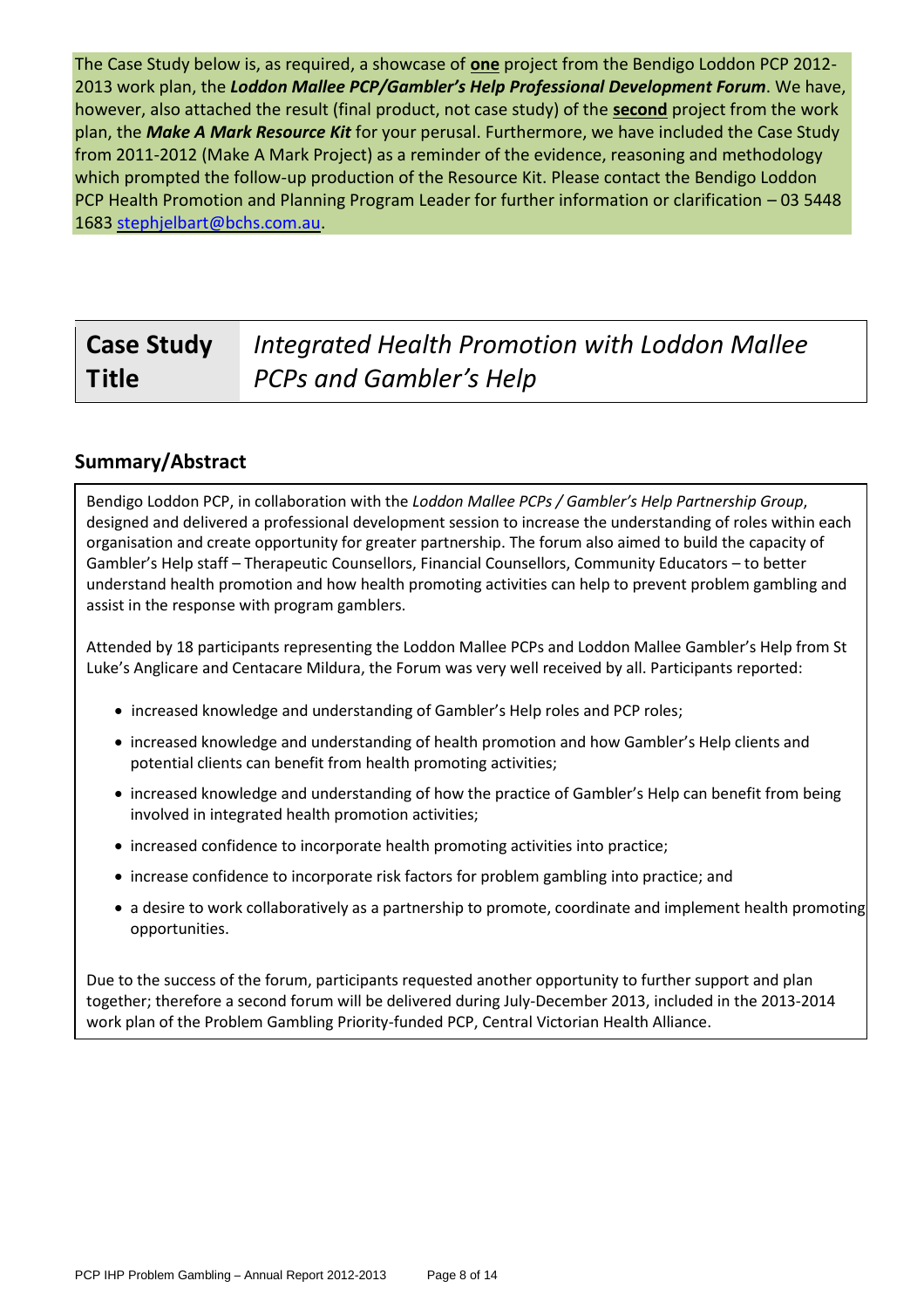# **Background**

| <b>Name of Project</b>               | <b>Gambler's Help / Primary Care Partnership</b><br><b>Professional Development Forum</b>                                                                                                                                                                                                                                                                                                                                                                                                                                                                                                                                                                                                                                                                                                                                                                                                                                                                                                                                                                                                                                                                                                                                                                                                                                                                                                                                                                                                                                                                                                                                                                                                                                                                                                                                                                                               |
|--------------------------------------|-----------------------------------------------------------------------------------------------------------------------------------------------------------------------------------------------------------------------------------------------------------------------------------------------------------------------------------------------------------------------------------------------------------------------------------------------------------------------------------------------------------------------------------------------------------------------------------------------------------------------------------------------------------------------------------------------------------------------------------------------------------------------------------------------------------------------------------------------------------------------------------------------------------------------------------------------------------------------------------------------------------------------------------------------------------------------------------------------------------------------------------------------------------------------------------------------------------------------------------------------------------------------------------------------------------------------------------------------------------------------------------------------------------------------------------------------------------------------------------------------------------------------------------------------------------------------------------------------------------------------------------------------------------------------------------------------------------------------------------------------------------------------------------------------------------------------------------------------------------------------------------------|
| <b>Priority goal</b>                 | To increase the understanding of roles within PCP and Gambler's Help; create opportunity<br>for greater partnership; and build the capacity of Gambler's Help staff to better<br>understand health promotion and how health promoting activities can help to prevent<br>problem gambling and assist in the response with program gamblers.                                                                                                                                                                                                                                                                                                                                                                                                                                                                                                                                                                                                                                                                                                                                                                                                                                                                                                                                                                                                                                                                                                                                                                                                                                                                                                                                                                                                                                                                                                                                              |
| <b>Priority issue(s)</b>             | The priority issues addressed by this project are:<br>Enabling more effective engagement in partnership between Gambler's Help and<br>$\bullet$<br>Primary Care Partnership<br>Building knowledge and confidence of Gambler's Help and Primary Care Partnership<br>staff to enable more effective partnership for the prevention and intervention of<br>problem gambling<br>Understanding the benefits of health promotion for the prevention and intervention<br>of problem gambling                                                                                                                                                                                                                                                                                                                                                                                                                                                                                                                                                                                                                                                                                                                                                                                                                                                                                                                                                                                                                                                                                                                                                                                                                                                                                                                                                                                                   |
| <b>Target group</b>                  | The target population for this project is the communities of the Loddon Mallee, through<br>the Loddon Mallee PCP staff and Loddon Mallee Gambler's Health staff.                                                                                                                                                                                                                                                                                                                                                                                                                                                                                                                                                                                                                                                                                                                                                                                                                                                                                                                                                                                                                                                                                                                                                                                                                                                                                                                                                                                                                                                                                                                                                                                                                                                                                                                        |
| <b>IHP expectations</b><br>2012-2013 | Ensure integrated health promotion practice engages with hard to reach population<br>groups and vulnerable communities.<br>Embed capacity building into integrated health promotion practice at all levels<br>Implement improved integrated health promotion performance measures including<br>annual provision of case studies for dissemination through the PCP website.<br>Embed evaluation practice with the planning and implementation of health<br>promotion.                                                                                                                                                                                                                                                                                                                                                                                                                                                                                                                                                                                                                                                                                                                                                                                                                                                                                                                                                                                                                                                                                                                                                                                                                                                                                                                                                                                                                    |
| <b>Background</b>                    | Bendigo Loddon PCP has been part of the PCP/GH Partnership Group for a number of<br>years. In recent times, the group has struggled to maintain momentum. In 2011, Bendigo<br>Loddon supported Gambler's Help to regenerate the group and work more<br>collaboratively on a plan. This progressed slowly, however partnerships were re-<br>established. In the period of 2012-2013, Bendigo Loddon PCP established a further need<br>for capacity to be built with Gambler's Help staff around health promoting practice, along<br>with integrated planning, implementation and evaluation. It was felt that should the<br>understanding of each other's roles (PCPs and Gambler's Help) and the benefits of health<br>promotion, then a more concerted and collaborative effect could be achieve across the<br>PCPs and Loddon Mallee Gambler's Help; therefore, a greater impact with vulnerable<br>communities.<br>As a result, Bendigo Loddon PCP initiated a Professional Development forum for all LM<br>PCPs and LM Gambler's Help staff.<br><b>Project management and governance arrangements</b><br>Bendigo Loddon PCP managed this project, within the Health Promotion and Planning<br>Program Leader's portfolio. The Program Leader reports directly to the PCP EO, who is<br>then responsible to the BLPCP Board. The Bendigo Loddon PCP Program Leader liaised<br>with all other Loddon Mallee PCP partners and St Luke's Anglicare (Gambler's Help) on a<br>regular basis to design, coordinate and implement the forum. The Program Leader was<br>also the PCP representative on the PCP / Gambler's Help Partnership Group meetings so<br>was therefore able to share updates regionally and remain updated about regional<br>opportunities. The Program Leader kept the Department of Justice up-to-date, including<br>provision of the required half-yearly report. |

L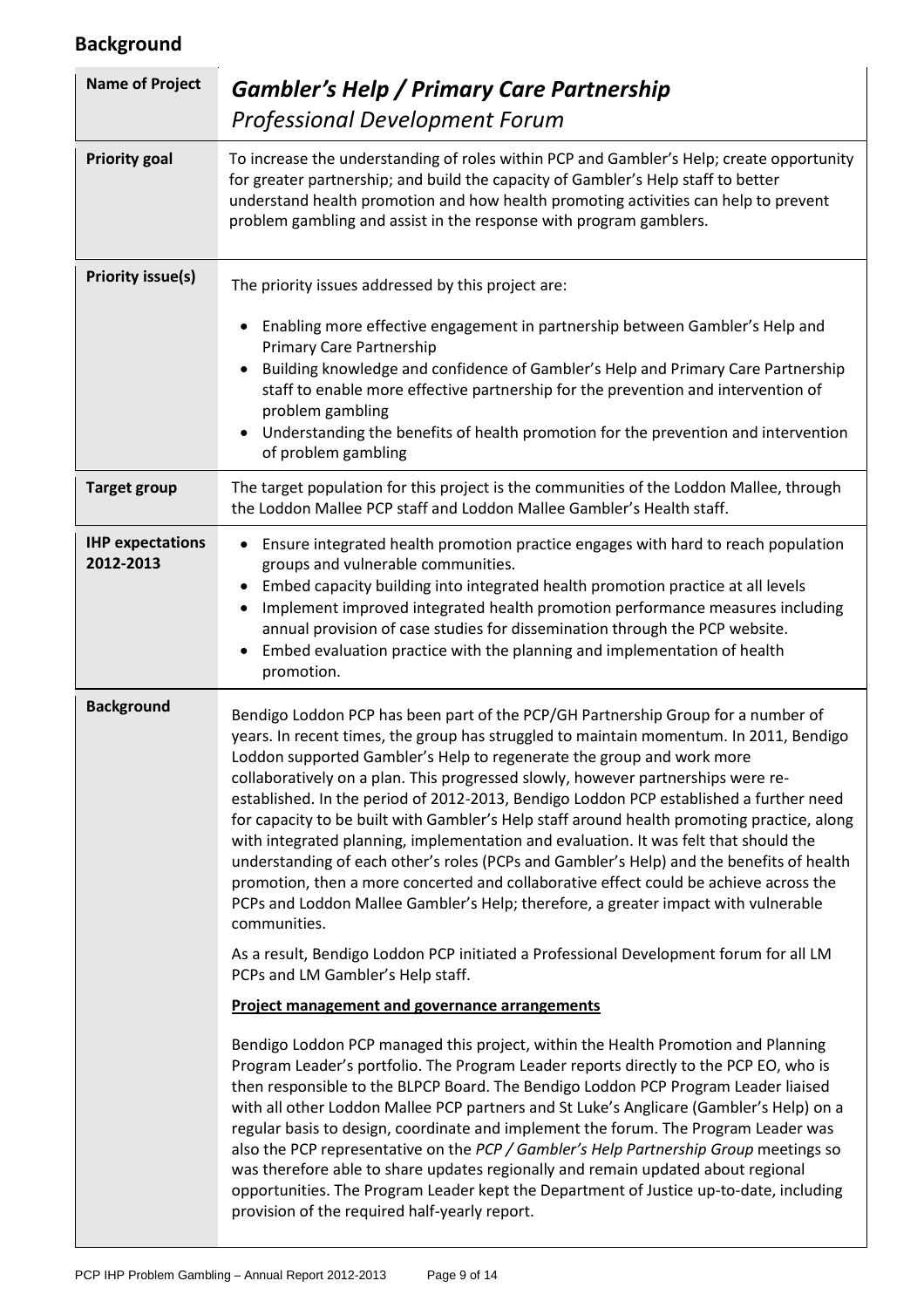|                   | What sources of evidence were used to inform the decision?                                                                                                                                                                                                                                                                                                                                    |  |
|-------------------|-----------------------------------------------------------------------------------------------------------------------------------------------------------------------------------------------------------------------------------------------------------------------------------------------------------------------------------------------------------------------------------------------|--|
|                   | Throughout the course of 2011-2012, it was apparent that in order to further the<br>collaborative effort of the PCP/Gambler's Help partnership in Loddon Mallee, each<br>member and organisation involved required a better understanding of each other's roles<br>and to establish where synergy could occur to achieve a greater impact within our<br>practice and therefore our community. |  |
|                   | Discussions amongst the Loddon Mallee PCPs and Gambler's Help staff and management,<br>both in and out of the PCP/GH Partnership Group meetings, helped to identify the need<br>for professional development amongst the organisations to improve the capacity for<br>greater collaboration and integration of activity. PCP/GH Partnership Group meeting<br>minutes support this.            |  |
|                   | As a result, Bendigo Loddon PCP included in its 2012-2013 Health Promotion Primary Care<br>Partnership Work Plan to implement a professional development forum in collaboration<br>with all participating members.                                                                                                                                                                            |  |
| <b>Objectives</b> | The key objectives for the PCP/GH Professional Development Forum are:                                                                                                                                                                                                                                                                                                                         |  |
|                   | To increase the understanding of the Loddon Mallee PCP staff about the roles within<br>Gambler's Help                                                                                                                                                                                                                                                                                         |  |
|                   | To increase the understanding of the Loddon Mallee Gambler's Help staff about the<br>$\bullet$<br>roles within Primary Care Partnership, specifically integrated health promotion and<br>service coordination                                                                                                                                                                                 |  |
|                   | To increase the understanding of the Loddon Mallee Gambler's Help staff about the<br>$\bullet$<br>benefits of using health promoting activities to prevent and respond to problem<br>gambling                                                                                                                                                                                                 |  |
|                   | To identify opportunities for collaboration between PCP and Gambler's Help                                                                                                                                                                                                                                                                                                                    |  |

### **Project participants**

There were 18 participants attend this forum, from the Loddon Mallee Primary Care Partnerships (35%) and Gambler's Help agencies (65%) from St Luke's Anglicare and Centacare. A cross section of roles of those in attendance included:

- Executive Officer level
- Management level
- Project Officer level Health Promotion, Problem Gambling
- Financial Counselling
- Therapeutic Counselling
- 'Other' Community Services

### **Methodology and approach**

The Bendigo Loddon PCP Health Promotion and Planning Program Leader began liaising with potential partners for this forum over a period of six months, with Gambler's Help Management and PCP Health Promotion Officers and Executive Officers. Discussions began around the content needed for the forum, ensuring that all in attendance would find the content relevant and useful to their own work, as well as see how potential opportunities for partnership could enhance deliverables.

Once content was agreed upon, by the Loddon Mallee PCPs and Gambler's Help, opportunities for delivering the forum in partnership were identified. Planning for each presentation then occurred, in partnership, in preparation for the forum. The end result saw the forum delivered by different members across the LM PCPs and Gambler's Help. This approach was taken to demonstrate and reinforce the ability to partner and the effectiveness of partnership. Subsequently, Bendigo Loddon PCP believes this was a key outcome for the success of the forum.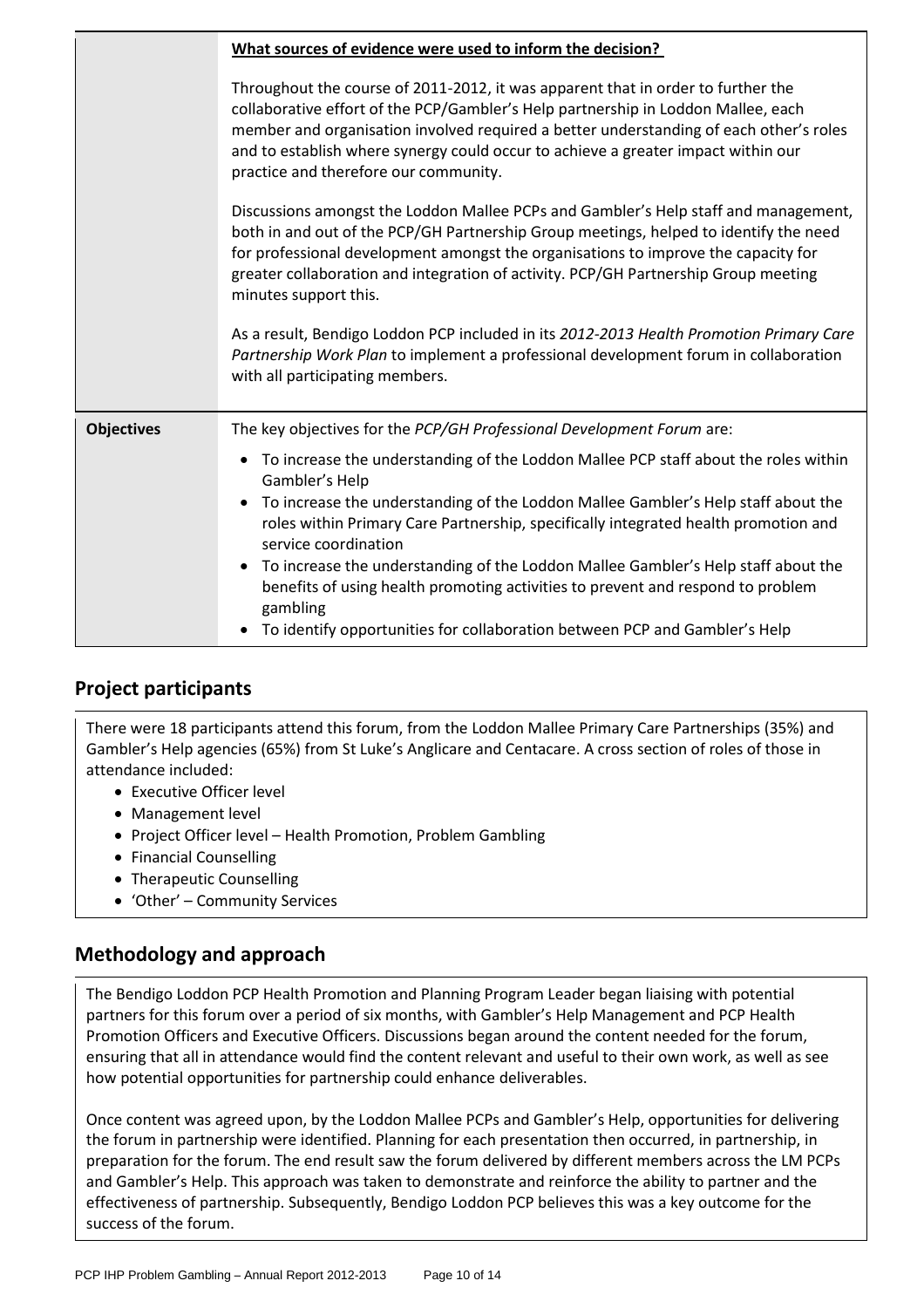| <b>Impacts and outcomes</b>      | Of the 18 participants in the Professional Development Forum:                                                                                                                                                                                                                                                 |
|----------------------------------|---------------------------------------------------------------------------------------------------------------------------------------------------------------------------------------------------------------------------------------------------------------------------------------------------------------|
|                                  | 100% reported the forum was in some way relevant to their work (with<br>91% stating they felt the forum was 'relevant and useful', or 'definitely<br>relevant and very useful')                                                                                                                               |
|                                  | 98% reported all four presentations were mostly clear and easy to follow                                                                                                                                                                                                                                      |
|                                  | 100% reported their practice for including health promotion<br>opportunities and/or incorporating risk factors for problem gambling<br>into their practice would change for the better                                                                                                                        |
|                                  | 100% reported health promoting activities are beneficial for preventing<br>problem gambling                                                                                                                                                                                                                   |
|                                  | 93% reported health promoting activities are beneficial for supporting<br>someone presenting with problem gambling behaviours                                                                                                                                                                                 |
|                                  | 100% reported incorporating risk factors into health promotion practice<br>can help to raise awareness of, and prevent, problem gambling                                                                                                                                                                      |
|                                  | 93% reported a partnership between Gambler's Help and PCPs is<br>beneficial for the prevention and intervention of problem gambling                                                                                                                                                                           |
|                                  | 77% reported their knowledge of health promotion as good or detailed,<br>a 27% increase post-forum                                                                                                                                                                                                            |
|                                  | 79% reported they are confident or very confident to incorporate health<br>promotion into their practice, a 41% increase post-forum                                                                                                                                                                           |
|                                  | 91% reported their knowledge of the role and purpose of Gambler's<br>Help as good or detailed, a 27% increase post-forum                                                                                                                                                                                      |
|                                  | 93% reported they are confident or very confident about incorporating<br>problem gambling risk factors into their practice, a 34% increase post-<br>forum                                                                                                                                                     |
|                                  | 71% reported they are confident or very confident about working in<br>partnership with Gambler's Help and PCPs, to promote, coordinate and<br>implement health promoting opportunities.                                                                                                                       |
|                                  | These results conclude the forum to be successful. Furthermore, all<br>participants also expressed an interest in attending a second PD forum,<br>reinforcing the value of the forum.                                                                                                                         |
| <b>Status and sustainability</b> | The results of this project will be presented to the Bendigo Loddon PCP<br>Board, represented by member agencies within the PCP catchment. Further<br>dissemination and promotion will be via the BLPCP bulletin, LM PCP<br>Network, BLPCP Newsflash, and the PCPs and Gambler's Help partnership<br>network. |
|                                  | Bendigo Loddon PCP will continue to support the priority-funded PCP for<br>Loddon Mallee, Central Victorian Health Alliance, in a reduced capacity<br>considering the changes to funding. Bendigo Loddon PCP is included in the<br>work plan for CVHA.                                                        |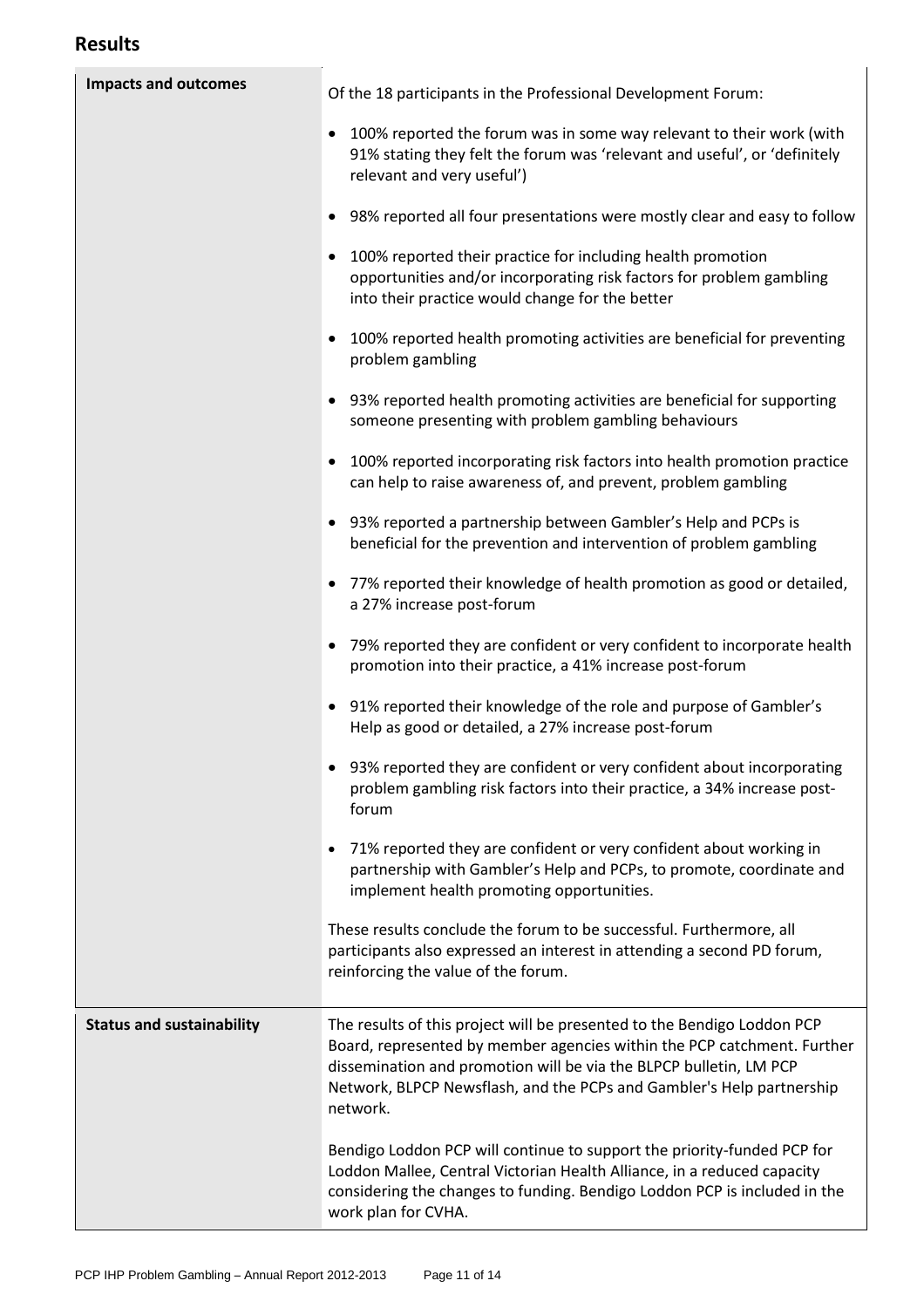### **Conclusions**

This Integrated Health Promotion for Problem Gambling project, the *Professional Development Forum*, was as success. The partnership between the Loddon Mallee PCPs and Gambler's Help (St Lukes Anglicare and Centacare) has strengthened. Regular meetings occur on a quarterly basis for this partnership, now with a primary focus on intentional and measurable collaborative work. Furthermore, the Professional Development Forum enhanced the understanding of those operating within the partnership, to encourage better collaboration for greater impact with vulnerable communities. The request from those who attended the forum, to follow up with further professional development and opportunities to plan together, is testament to this.

The newly appointed St Luke's Community Educator will continue to be invited to attend all Bendigo Loddon PCP Integrated Health Promotion activities and networks. This will further support an integrated response to Problem Gambling Health Promotion.

Key success factors of this project – Professional Development Forum for Gambler's Help and PCP staff:

- Increased knowledge and understanding of Gambler's Help roles and PCP roles
- Increased knowledge and understanding of Gambler's Help staff about health promotion and how Gambler's Help clients and potential clients can benefit from health promoting activities
- Increased knowledge and understanding of Gambler's Help staff about how the practice of Gambler's Help can benefit from being involved in integrated health promotion activities
- Increased confidence of participants to incorporate health promoting activities into practice
- Increase confidence of participants to incorporate risk factors for problem gambling into practice
- A desire for participants to work collaboratively as a partnership to promote, coordinate and implement health promoting opportunities

#### Key challenges:

- Ensuring maximum attendance from PCP and Gambler's Help staff, particularly those needing to travel
- Ensuring maximum engagement of the target audience in attending the forum barriers of travel, relationships, time commitment
- Ensuring maximum engagement during the forum relevance required across a broad participant knowledge, interest and purpose

#### **References (optional)**

Not applicable.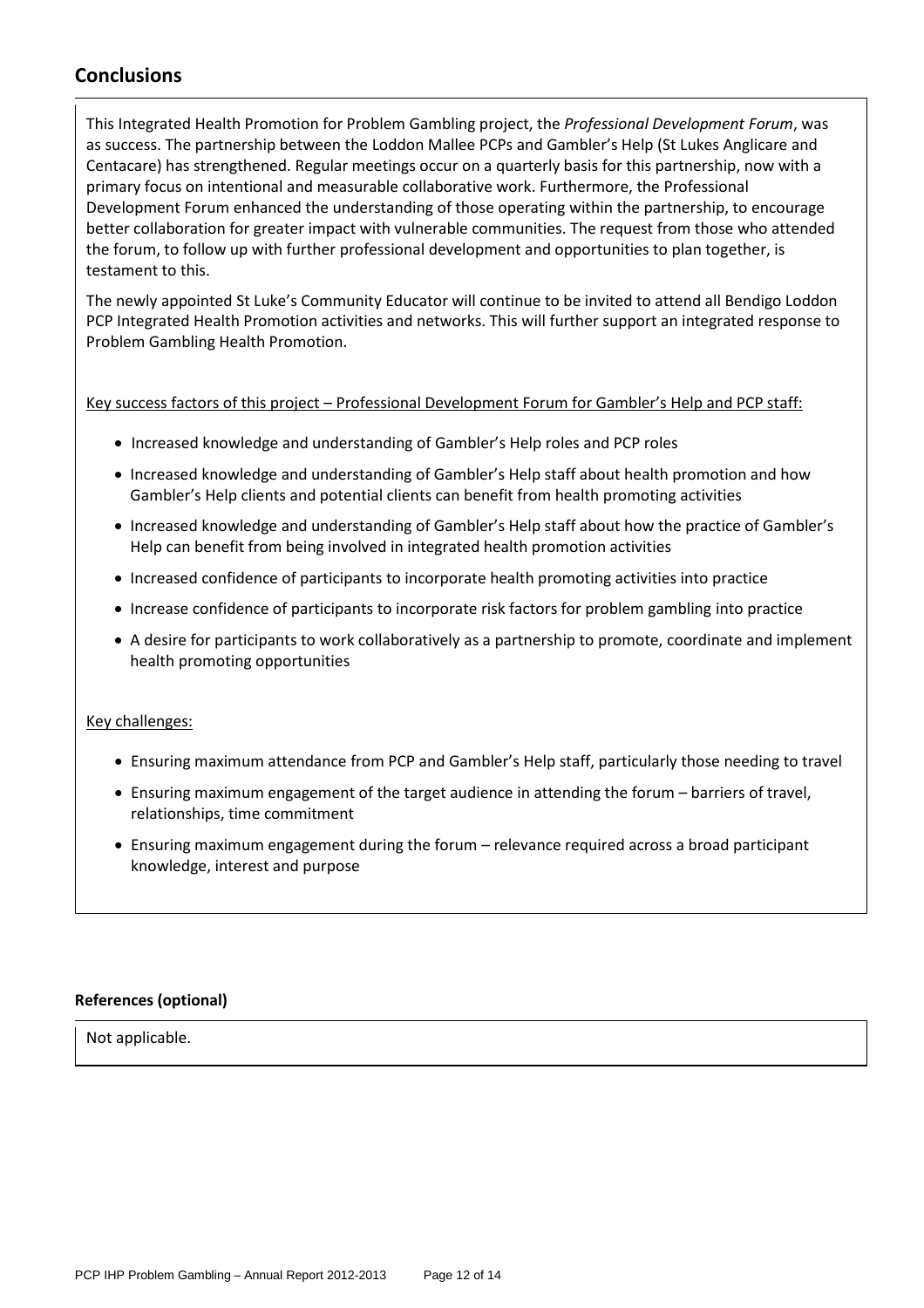







# **Health Promotion and Gambler's Help**

**PD session with Loddon Mallee PCPs and Gambler's Help**

21<sup>st</sup> March 2013

9:00-11:00am

### **VENUE – Beehive Building, Pall Mall, Bendigo (glass door entrance near Cash Convertors)**

| <b>TIME</b> | <b>ITEM</b>                                                                                                      | WHO                                      |
|-------------|------------------------------------------------------------------------------------------------------------------|------------------------------------------|
| 9:00am      | Welcome                                                                                                          | Steph Jelbart (BLPCP)                    |
| 9:10am      | Gambler's Help Community Education role and<br>А.<br>PCP Health Promotion role  opportunities for<br>partnership | Steph Jelbart (BLPCP) and Phil Eddy (GH) |
| 9:30am      | Benefits that health promotion can offer people<br>В.<br>with gambling issues                                    | John Baker and Emma (CVHA)               |
| 9:50am      | Gambler's Help roles - Therapeutic Counsellor's<br>C.<br>role and Financial Counsellor's role                    | Marian Ruyter (GH) and Ross Smith (GH)   |
| 10:00am     | <b>BREAK</b> – morning tea                                                                                       |                                          |
| 10:15am     | Screening tools, promoting electronic referrals,<br>D.<br>opportunities to refer into health promoting           | Leanne Oberin (BLPCP)                    |
|             | activities                                                                                                       | Mette Hotker (GH)                        |
| 10:30am     | Opportunities for planning together                                                                              | Steph Jelbart (BLPCP)                    |
| 10:50am     | Conclusion, evaluation and thanks                                                                                | Steph Jelbart (BLPCP)                    |

**BLPCP** – Bendigo Loddon Primary Care Partnership

**CVHA** – Central Victorian Health Alliance (PCP)

**GH** – Gambler's Help – St Luke's Anglicare and Centacare